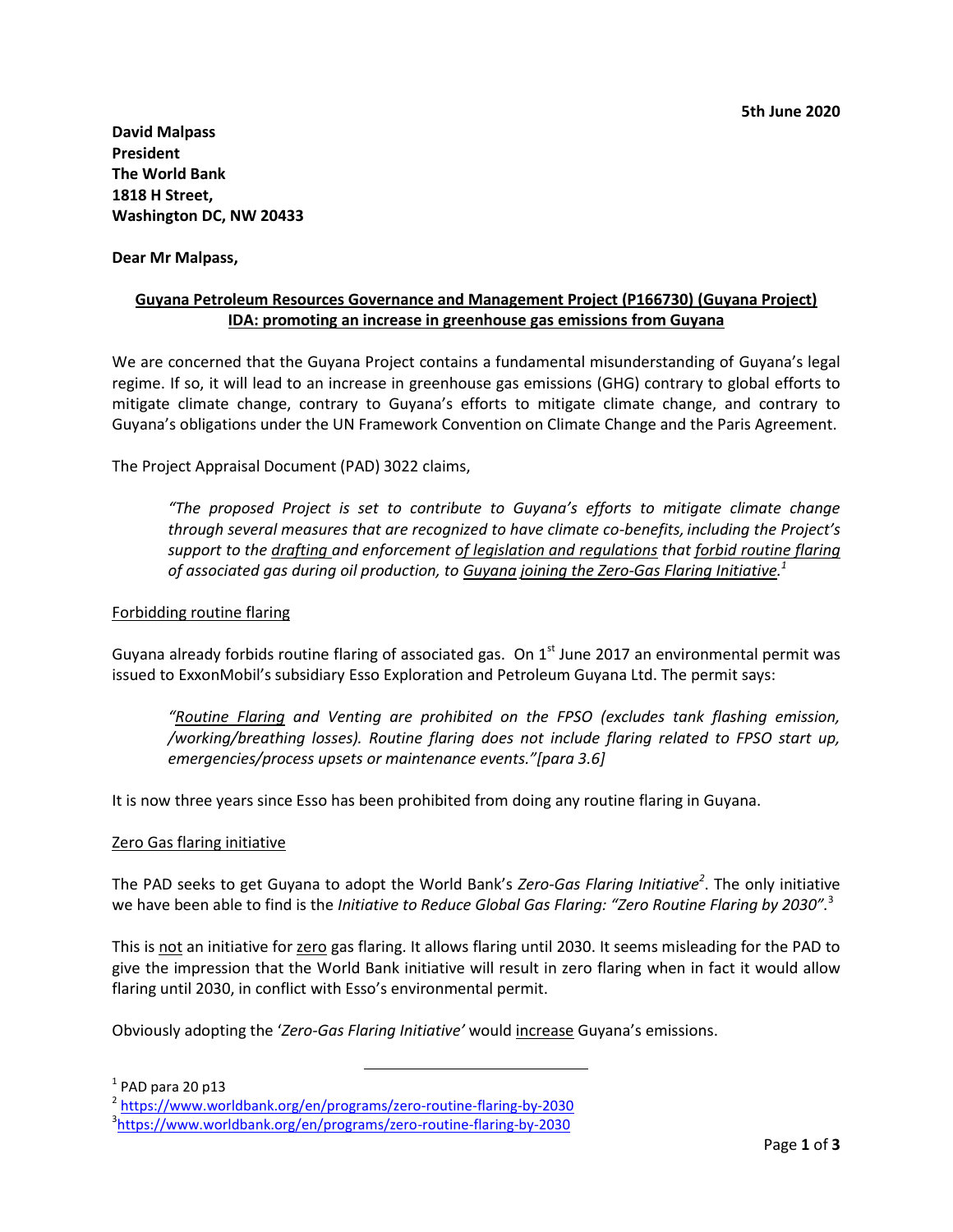## Drafting legislation

The PAD says that new legislation and regulations will be drafted. This is unnecessary. Esso is already legally prohibited from flaring. In addition the Environmental Protection Act 1996 prohibits pollution<sup>4</sup> and requires the Environmental Protection Agency (EPA) to apply the precautionary principle, the avoidance principle and the polluter pays principle.<sup>5</sup> Every environmental permit is "subject to conditions which are reasonably necessary to protect human health and the environment."<sup>6</sup>

It is not necessary to change the law to prohibit routine flaring. It is only necessary to change the law if Guyana adopts the '*Zero-Gas Flaring Initiative'* and has to allow Esso to flare until 2030.

## Re-injection

The environmental permit requires Esso to use or re-inject the gas.<sup>7</sup> Section 13 of the Environmental Protection Act requires Esso to use the most appropriate technology for re-injection.

#### Esso has flared over 9 billion cubic feet

Despite its environmental permit Esso has flared over 9 billion cubic feet of gas<sup>8</sup> and has been flaring for longer than the EPA expected<sup>9</sup>. This is approximately the same as the entire emissions for the entire population of Guyana over 3 months. $^{10}$  According to the EPA, Esso continues to flare about 15 million cubic feet of associated gas every day due to problems with its gas compressor.<sup>11</sup>

It is obviously in ExxonMobil's interests to have Guyana adopt the *Zero-Gas Flaring Initiative* and allow Esso to flare until 2030.

## Explanation required

We ask you to instruct the Project Team to provide written answers to the following questions:

- **(i) Why did the Project Team claim in the PAD that legislation will be drafted to forbid routine flaring when Esso is already legally prohibited from doing routie flaring?**
- **(ii) Why did the Project Team claim in the PAD that the Guyana project will reduce routine flaring when the** *Zero-Gas Flaring Initiative* **will increase flaring by allowing flaring until 2030?**
- **(iii) How is the proposed increase in gas flaring consistent with the United Nations Framework Convention on Climate Change and the Paris Agreement?**

l

<sup>4</sup> Section 19

 $<sup>5</sup>$  Section 4</sup>

 $^6$  Section 13

<sup>7</sup> "*Gas is to be re-injected into the reservoir or utilized as fuel gas on the FPSO during normal operations." [3.7]*

<sup>&</sup>lt;sup>8</sup> <https://www.kaieteurnewsonline.com/2020/05/22/grave-environmental-damage-looms-german-ngo-warns/>

<sup>&</sup>lt;sup>9</sup> [https://www.kaieteurnewsonline.com/2020/01/17/exxonmobil-flaring-gas-way-longer-than-epa-expected-dr](https://www.kaieteurnewsonline.com/2020/01/17/exxonmobil-flaring-gas-way-longer-than-epa-expected-dr-adams/)[adams/](https://www.kaieteurnewsonline.com/2020/01/17/exxonmobil-flaring-gas-way-longer-than-epa-expected-dr-adams/)

<sup>&</sup>lt;sup>10</sup> [https://www.ciel.org/news/exxons-gas-flaring-is-latest-sign-that-oil-may-turn-guyana-from-carbon-sink-to](https://www.ciel.org/news/exxons-gas-flaring-is-latest-sign-that-oil-may-turn-guyana-from-carbon-sink-to-carbon-bomb/)[carbon-bomb/](https://www.ciel.org/news/exxons-gas-flaring-is-latest-sign-that-oil-may-turn-guyana-from-carbon-sink-to-carbon-bomb/)

<sup>&</sup>lt;sup>11</sup> [https://www.kaieteurnewsonline.com/2020/05/30/exxonmobil-encounters-more-issues-now-flaring-15-million](https://www.kaieteurnewsonline.com/2020/05/30/exxonmobil-encounters-more-issues-now-flaring-15-million-cubic-feet-of-gas-per-day-epa-head/)[cubic-feet-of-gas-per-day-epa-head/](https://www.kaieteurnewsonline.com/2020/05/30/exxonmobil-encounters-more-issues-now-flaring-15-million-cubic-feet-of-gas-per-day-epa-head/)